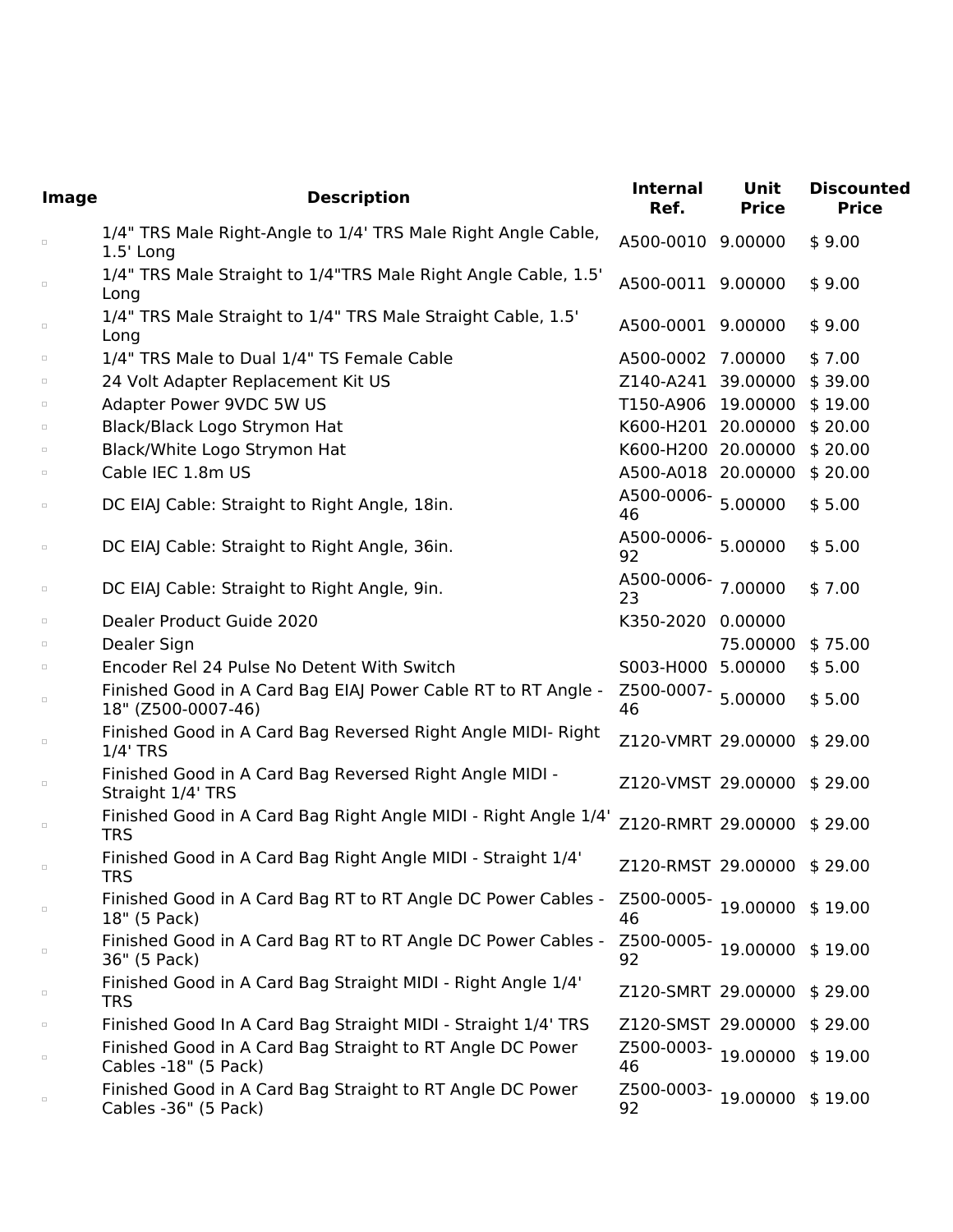| Image  | <b>Description</b>                                                         | <b>Internal</b><br>Ref.           | Unit<br><b>Price</b> | <b>Discounted</b><br><b>Price</b> |
|--------|----------------------------------------------------------------------------|-----------------------------------|----------------------|-----------------------------------|
| $\Box$ | Finished Good in Gift Box Expansion Kit Ojai                               | Z12X-Ojai                         | 149.00000 \$149.00   |                                   |
| $\Box$ | Finished Good in Gift Box Expansion Kit Ojai R30                           | Z12X-OR30 169.00000 \$169.00      |                      |                                   |
| $\Box$ | Finished Good in Gift Box Magneto, with Eurorack power cable.              | Z120-MGTO 599.00000 \$599.00      |                      |                                   |
| $\Box$ | Finished Good in Gift Box MiniSwitch                                       | Z100-5KBT 49.00000 \$49.00        |                      |                                   |
| $\Box$ | Finished Good in Gift Box Multi Switch                                     | Z100-<br><b>MUSW</b>              | 99.00000 \$99.00     |                                   |
| $\Box$ | Finished Good in Gift Box Multi Switch Plus                                | Z100-MSWP 129.00000 \$129.00      |                      |                                   |
| $\Box$ | Finished Good in Gift Box StarLab, with Eurorack power cable               | Z120-STLB 649.00000 \$649.00      |                      |                                   |
| $\Box$ | Finished Good in Gift Box With Adapter Ojai R30 US                         | Z12A-OR30 189.00000 \$189.00      |                      |                                   |
| $\Box$ | Finished Good in Gift Box With Adapter Ojai US                             | Z12A-Ojai                         | 169.00000 \$169.00   |                                   |
| $\Box$ | Finished Good in Gift Box Without Adapter AA.1                             | Z120-AA1                          | 129.00000 \$129.00   |                                   |
| $\Box$ | Finished Good in Gift Box Without Adapter Conduit                          | Z120-COND 149.00000 \$149.00      |                      |                                   |
| $\Box$ | Finished Good in Gift Box With US Adapter BigSky                           | Z12A-BSKY 479.00000 \$479.00      |                      |                                   |
| $\Box$ | Finished Good in Gift Box With US Adapter BlueSky                          | Z12A-5KRB 299.00000 \$299.00      |                      |                                   |
| $\Box$ | Finished Good in Gift Box With US Adapter BlueSky 2FS (U428-<br>3231)      | Z12A-BLS2-379.00000\$379.00<br>1. |                      |                                   |
| $\Box$ | Finished Good in Gift Box With US Adapter Brigadier                        | Z12A-5KDL 299.00000 \$299.00      |                      |                                   |
| $\Box$ | Finished Good in Gift Box With US Adapter Compadre                         | Z12A-COMP 299.00000 \$299.00      |                      |                                   |
| $\Box$ | Finished Good in Gift Box With US Adapter Compadre Midnight<br>Edition     | Z12A-<br>COMP-ME                  | 0.00000              |                                   |
| $\Box$ | Finished Good in Gift Box With US Adapter Deco                             | Z12A-5DEC 299.00000 \$299.00      |                      |                                   |
| $\Box$ | Finished Good in Gift Box With US Adapter Deco 2FS (U428-<br>3231)         | Z12A-<br><b>DCO2-1</b>            | 379.00000 \$379.00   |                                   |
| $\Box$ | Finished Good in Gift Box With US Adapter DIG                              | Z12A-5DIG 299.00000 \$299.00      |                      |                                   |
| $\Box$ | Finished Good in Gift Box With US Adapter DIG 2FS (U428-<br>3231)          | Z12A-DIG2-379.00000\$379.00<br>1  |                      |                                   |
|        | Finished Good in Gift Box With US Adapter El Capistan                      | Z12A-5KTE 299.00000 \$299.00      |                      |                                   |
| $\Box$ | Finished Good in Gift Box With US Adapter El Capistan 2FS<br>$(U428-3231)$ | Z12A-ELC2-379.00000 \$379.00<br>1 |                      |                                   |
| $\Box$ | Finished Good in Gift Box With US Adapter Flint                            | Z12A-5KTV 299.00000 \$299.00      |                      |                                   |
| $\Box$ | Finished Good in Gift Box With US Adapter Flint 2FS (U428-<br>3231)        | Z12A-FLN2-349.00000\$349.00<br>1  |                      |                                   |
| $\Box$ | Finished Good in Gift Box With US Adapter Iridium                          | Z12A-IRID                         | 399.00000 \$399.00   |                                   |
| $\Box$ | Finished Good in Gift Box With US Adapter Lex                              | Z12A-4KLX 299.00000 \$299.00      |                      |                                   |
| $\Box$ | Finished Good in Gift Box With US Adapter Lex 2FS (U428-3231) 1            | Z12A-LEX2-                        | 349.00000 \$349.00   |                                   |
| $\Box$ | Finished Good in Gift Box With US Adapter Mobius                           | Z12A-MBUS 449.00000 \$449.00      |                      |                                   |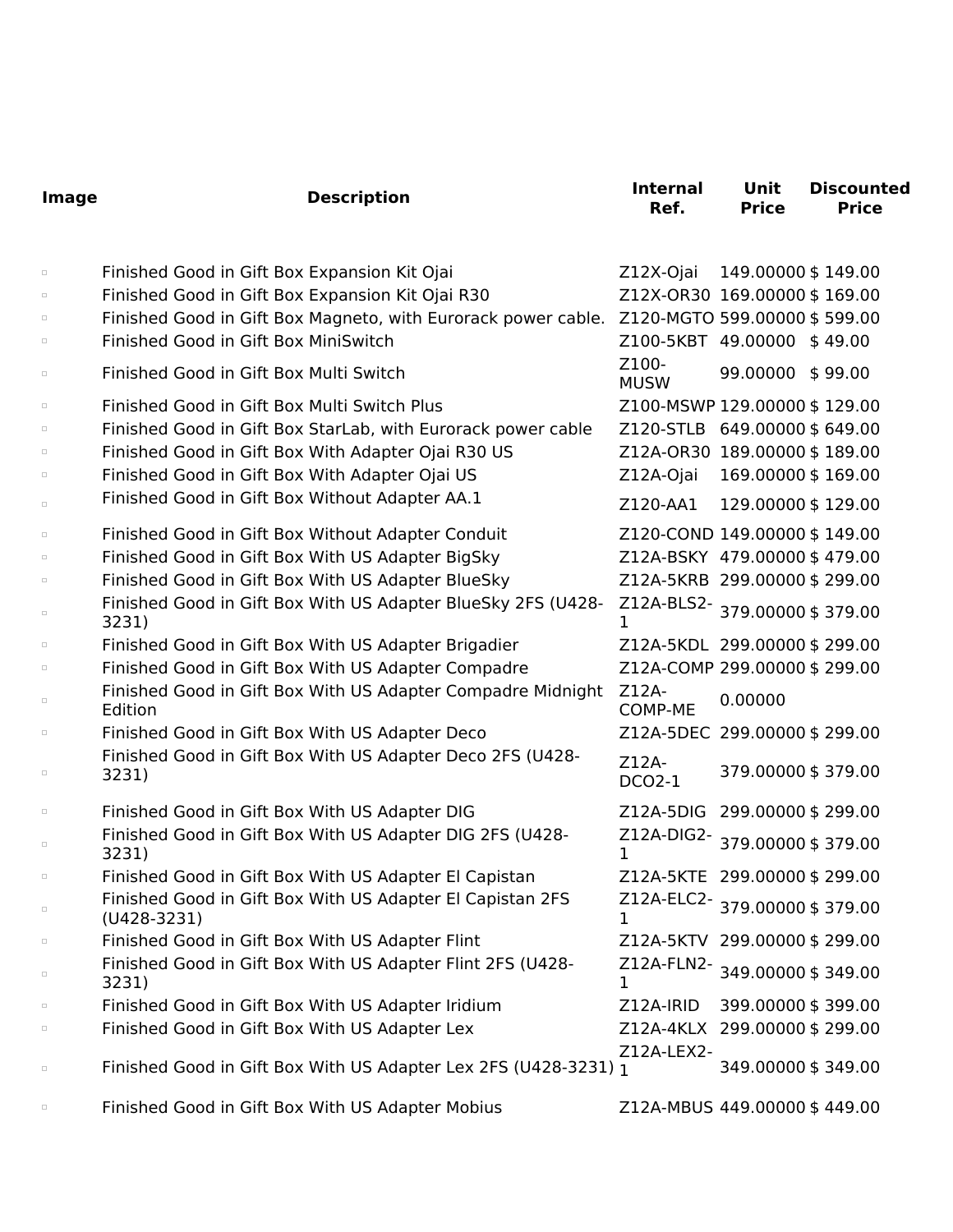| Image  | <b>Description</b>                                                      | <b>Internal</b><br>Ref.      | <b>Unit</b><br><b>Price</b> | <b>Discounted</b><br><b>Price</b> |
|--------|-------------------------------------------------------------------------|------------------------------|-----------------------------|-----------------------------------|
| $\Box$ | Finished Good in Gift Box With US Adapter NightSky                      | Z12A-NSKY 429.00000 \$429.00 |                             |                                   |
| $\Box$ | Finished Good in Gift Box With US Adapter NightSky Midnight<br>Edition  | Z12A-NSKY-0.00000<br>ME      |                             |                                   |
| $\Box$ | Finished Good in Gift Box With US Adapter Ola                           | Z12A-5KCS 299.00000 \$299.00 |                             |                                   |
| $\Box$ | Finished Good in Gift Box With US Adapter Orbit                         | Z12A-5KFL 299.00000 \$299.00 |                             |                                   |
| $\Box$ | Finished Good in Gift Box With US Adapter Riverside                     | Z12A-RIVR 299.00000 \$299.00 |                             |                                   |
| $\Box$ | Finished Good in Gift Box With US Adapter Riverside Midnight<br>Edition | Z12A-RIVR-<br>ME             | 0.00000                     |                                   |
| $\Box$ | Finished Good in Gift Box With US Adapter Sunset                        | Z12A-SNST 299.00000 \$299.00 |                             |                                   |
| $\Box$ | Finished Good in Gift Box With US Adapter Sunset Midnight<br>Edition    | Z12A-SNST-<br>ME             | 0.00000                     |                                   |
| $\Box$ | Finished Good in Gift Box With US Adapter TimeLine II                   | Z12A-TML2 449.00000 \$449.00 |                             |                                   |
| $\Box$ | Finished Good in Gift Box With US Adapter Volante                       | Z12A-VOLA 429.00000 \$429.00 |                             |                                   |
| $\Box$ | Finished Good in Gift Box With US Adapter Volante Midnight<br>Edition   | Z12A-VOLA-0.00000<br>ME      |                             |                                   |
| $\Box$ | Finished Good in Gift Box With US Adapter Zelzah                        | Z12A-ZLZA 349.00000 \$349.00 |                             |                                   |
| $\Box$ | Finished Good in Gift Box With US Adapter Zelzah Midnight<br>Edition    | Z12A-ZLZA-0.00000<br>ME      |                             |                                   |
| $\Box$ | Finished Good in Gift Box Zuma R300 US                                  | Z12A-R300 229.00000 \$229.00 |                             |                                   |
| $\Box$ | Finished Good in Gift Box Zuma US                                       | Z12A-Zuma 279.00000 \$279.00 |                             |                                   |
| $\Box$ | Foot Rubber 4X                                                          | H530-0001 1.00000            |                             | \$1.00                            |
| $\Box$ | JACK 1/4" STEREO SWITCHED 16mm W/NUT                                    | J006-2516                    | 0.00000                     |                                   |
| $\Box$ | Jack 1/4" Stereo Switched With Nut                                      | J006-1025                    | 4.00000                     | \$4.00                            |
| $\Box$ | Kit Zuma Bracket                                                        | A310-BRKT 19.00000           |                             | \$19.00                           |
| $\Box$ | Knob ABS 7 Sided Black D Large                                          | H100-<br>0007A               | 3.50000                     | \$3.50                            |
| $\Box$ | Knob ABS 7 Sided Black D Small                                          | H100-<br>0006A               | 3.50000                     | \$3.50                            |
| $\Box$ | Knob ABS 7 Sided Cream D Large                                          | H100-<br>0017A               | 3.50000                     | \$3.50                            |
| $\Box$ | Knob ABS 7 Sided Cream D Small                                          | H100-<br>0016A               | 3.50000                     | \$3.50                            |
| $\Box$ | Knob aluminum inlay on top, white indicator, black D large              | H100-0011 3.50000            |                             | \$3.50                            |
| $\Box$ | Knob, aluminum inlay on top, white indicator, black D small             | H100-0010 3.50000            |                             | \$3.50                            |
| $\Box$ | Knob Aluminum Shell Indicator Black D                                   | H100-0008 3.50000            |                             | \$3.50                            |
| $\Box$ | Knob Aluminum Shell Indicator Black D Large                             | H100-0018 4.00000            |                             | \$4.00                            |
| $\Box$ | Knob Aluminum Shell No Indicator Black D                                | H100-0009 3.50000            |                             | \$3.50                            |
| $\Box$ | Knob, Plastic, White Indicator, Black, D small                          | H100-0020 0.00000            |                             |                                   |
| $\Box$ | Multi-Plug Daisy Chain Cable                                            | A500-0013 9.00000            |                             | \$9.00                            |
| $\Box$ | Polarity Reversal Adapter 2.1mm to 2.5mm                                | A500-0014 5.00000            |                             | \$5.00                            |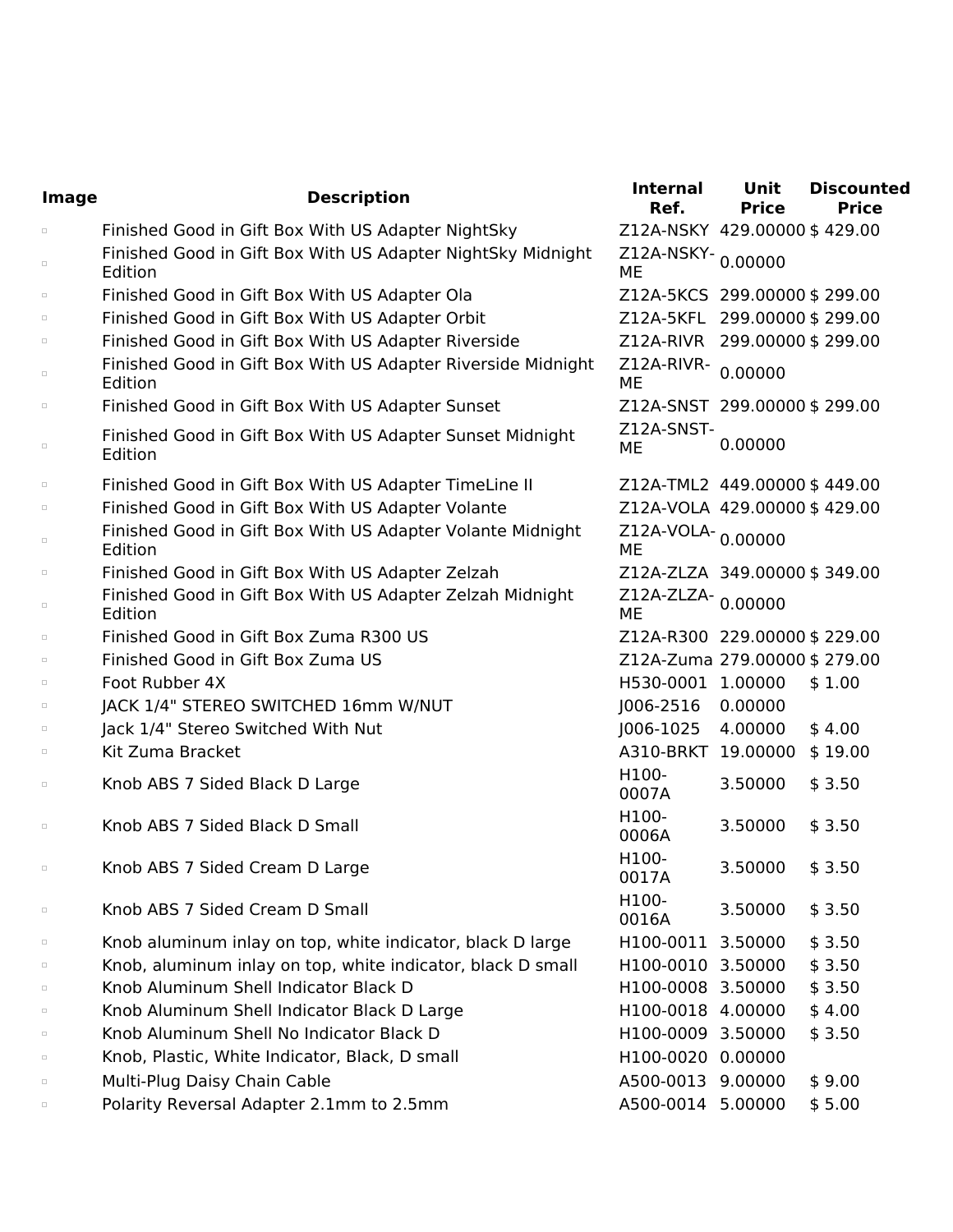| <b>Image</b> | <b>Description</b>                          | <b>Internal</b><br>Ref. | Unit<br><b>Price</b> | <b>Discounted</b><br><b>Price</b> |
|--------------|---------------------------------------------|-------------------------|----------------------|-----------------------------------|
| $\Box$       | Polarity Reversal Adapter 2.5mm to 2.5mm    | A500-0015 5.00000       |                      | \$5.00                            |
| $\Box$       | Pot Mono 10kB 12mm D shaft                  | R412-B103 4.00000       |                      | \$4.00                            |
| $\Box$       | Screw 18-8 Black-Oxide Stainless Steel      | H470-0009 2.00000       |                      | \$2.00                            |
| $\Box$       | Screw 4-40 .250 82 Deg Black                | H470-0018 2.00000       |                      | \$2.00                            |
| $\Box$       | Screw 6-32 x 3/8L Phil 100 deg              | H470-0008 2.00000       |                      | \$2.00                            |
| $\Box$       | Shirt Hoodie Strymon Gray Large             | K600-0145 30.00000      |                      | \$30.00                           |
| $\Box$       | Shirt Hoodie Strymon Gray Medium            | K600-0144 30.00000      |                      | \$30.00                           |
| $\Box$       | Shirt Hoodie Strymon Gray Small             | K600-0143 30.00000      |                      | \$30.00                           |
| $\Box$       | Shirt Hoodie Strymon Gray XL                | K600-0146 30.00000      |                      | \$30.00                           |
| $\Box$       | Shirt Hoodie Strymon Gray XXL               | K600-0147 40.00000      |                      | \$40.00                           |
| $\Box$       | Shirt T Strymon Black on Black Large        | K600-0203 15.00000      |                      | \$15.00                           |
| $\Box$       | Shirt T Strymon Black on Black Medium       | K600-0201 15.00000      |                      | \$15.00                           |
| $\Box$       | Shirt T Strymon Black on Black Small        | K600-0200 15.00000      |                      | \$15.00                           |
| $\Box$       | Shirt T Strymon Black on Black X-Large      | K600-0204 15.00000      |                      | \$15.00                           |
| $\Box$       | Shirt T Strymon Black on Black XX-Large     | K600-0205 17.00000      |                      | \$17.00                           |
| $\Box$       | Shirt T Strymon Gray Large                  | K600-0125 15.00000      |                      | \$15.00                           |
| $\Box$       | Shirt T Strymon Gray Medium                 | K600-0124 15.00000      |                      | \$15.00                           |
| $\Box$       | Shirt T Strymon Gray Small                  | K600-0123 15.00000      |                      | \$15.00                           |
| $\Box$       | Shirt T Strymon Gray XL                     | K600-0126 15.00000      |                      | \$15.00                           |
| $\Box$       | Shirt T Strymon Gray XXL                    | K600-0127               | 17.00000             | \$17.00                           |
| $\Box$       | Shirt T Strymon Multi-Logo Large            | K600-0116               | 15.00000             | \$15.00                           |
| $\Box$       | Shirt T Strymon Multi-Logo Medium           | K600-0115 15.00000      |                      | \$15.00                           |
| $\Box$       | Shirt T Strymon Multi-Logo Small            | K600-0114 15.00000      |                      | \$15.00                           |
| $\Box$       | Shirt T Strymon Multi-Logo X- Large         | K600-0117 15.00000      |                      | \$15.00                           |
| $\Box$       | Shirt T Strymon Multi-Logo XX-Large         | K600-0118               | 17.00000             | \$17.00                           |
| $\Box$       | Shirt T Strymon Pedals In Space Large       | K600-0111 15.00000      |                      | \$15.00                           |
| $\Box$       | Shirt T Strymon Pedals In Space Medium      | K600-0110 15.00000      |                      | \$15.00                           |
| $\Box$       | Shirt T Strymon Pedals In Space Small       | K600-0109 15.00000      |                      | \$15.00                           |
| $\Box$       | Shirt T Strymon Pedals In Space X-Large     | K600-0112 15.00000      |                      | \$15.00                           |
| $\Box$       | Short Encoder 24 Step No Detent With Switch | S003-H001 4.00000       |                      | \$4.00                            |
| $\Box$       | "Silver" on Black Strymon T-Shirt Large     | K600-0105               | 15.00000             | \$15.00                           |
| $\Box$       | "Silver" on Black Strymon T-Shirt Medium    | K600-0104 15.00000      |                      | \$15.00                           |
| $\Box$       | "Silver" on Black Strymon T-Shirt Small     | K600-0103 15.00000      |                      | \$15.00                           |
| $\Box$       | "Silver" on Black Strymon T-Shirt XL        | K600-0106               | 15.00000             | \$15.00                           |
| $\Box$       | "Silver" on Black Strymon T-Shirt XXL       | K600-0107 17.00000      |                      | \$17.00                           |
| $\Box$       | <b>Strymon Beanie</b>                       | K600-BNIE               | 15.00000             | \$15.00                           |
| $\Box$       | Strymon Flint Key Chain                     | K600-CH02 6.00000       |                      | \$6.00                            |
| $\Box$       | Strymon Guitar Picks [10 pack]              | K600-G001 5.00000       |                      | \$5.00                            |
| $\Box$       | Strymon PopSocket                           | K600-POPS 10.00000      |                      | \$10.00                           |